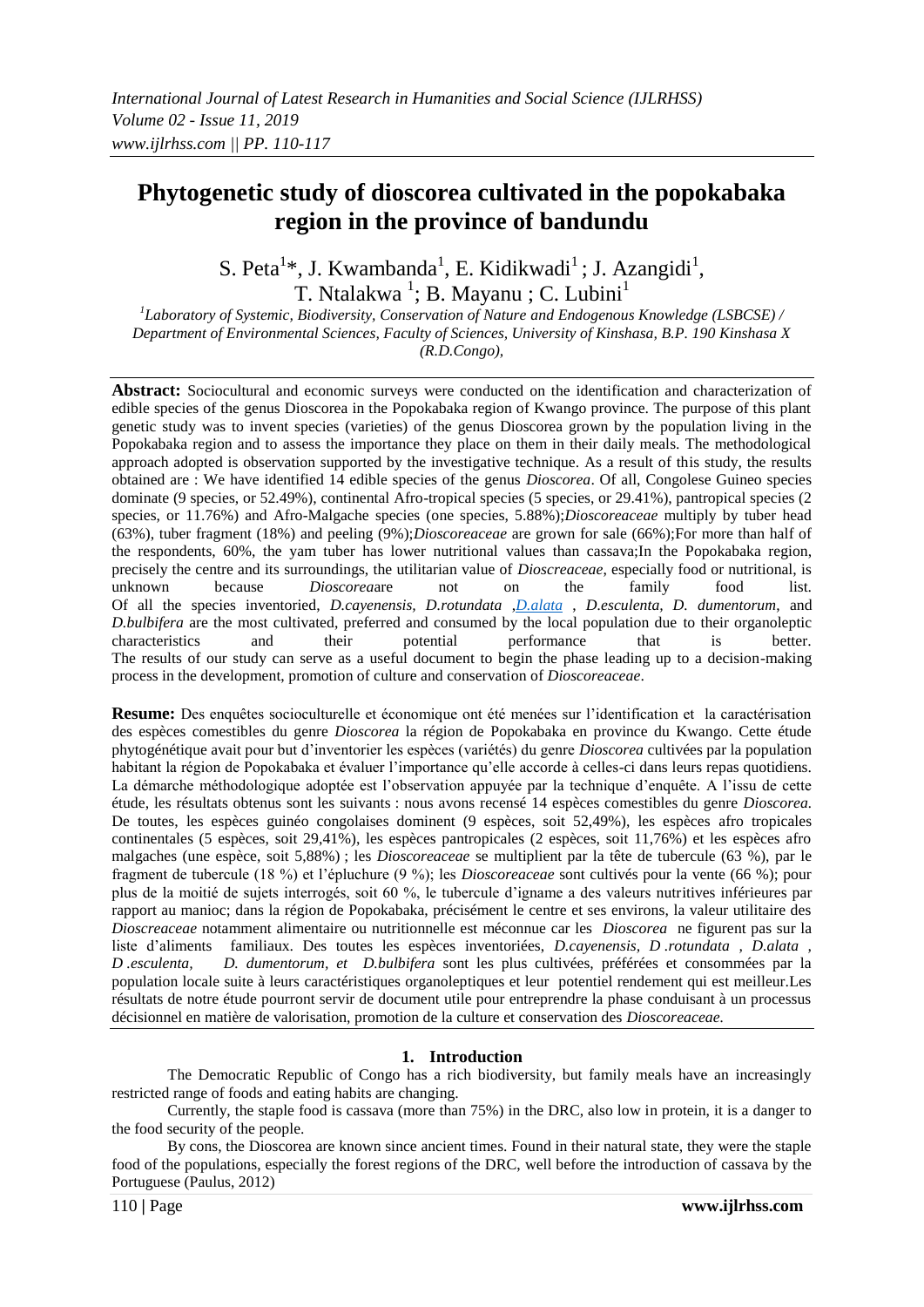### *Volume 02 - Issue 11, 2019*

### *www.ijlrhss.com || PP. 110-117*

Indeed, the population living in the region of Popokabaka gives less importance to the regular use of Dioscorea, either in food or in various other uses such as the manufacture of flour.

Despite their nutritional values and favorable ecological conditions in the Popokabaka region, the cultivation and consumption of edible Dioscorea remains marginal.

Thus we undertook an inventory of species and varieties of the genus Dioscorea cultivated by the population Popokabaka and evaluate the importance it attaches to them in their daily meals.

#### **2. Study environment**



October 07, 2008 especially in its article 46, paragraph 4 (anonymous, 2014). Its population belongs entirely to the Yaka ethnic group, with the exception of other ethnic groups whose proportion must not exceed 2%. According to Köppen's classification, Popokabaka has a humid tropical climate of the AW4 type characterized by two distinctly clear seasons; one rainy and the other dry (Ntombi, 2014). The rigor of this long dry season is greatly mitigated by a marked reduction in temperature and atmospheric humidity due to the fogs produced by the cold current of the Kwango River. The average annual temperature is 23 ° C and the relief is generally composed of plains, plateaus and valleys as well as hills with steep slopes in which the Kwango, Ngowa and Lwayi rivers lie.

### **3. Material & Method**

The realization of the present study needs in direct observations, surveys and field interviews with the main holders of information on Dioscorea. These are mainly peasants, farmers and the elderly. Extensive bibliographic searches were conducted to complete the useful information. Data collection took place during our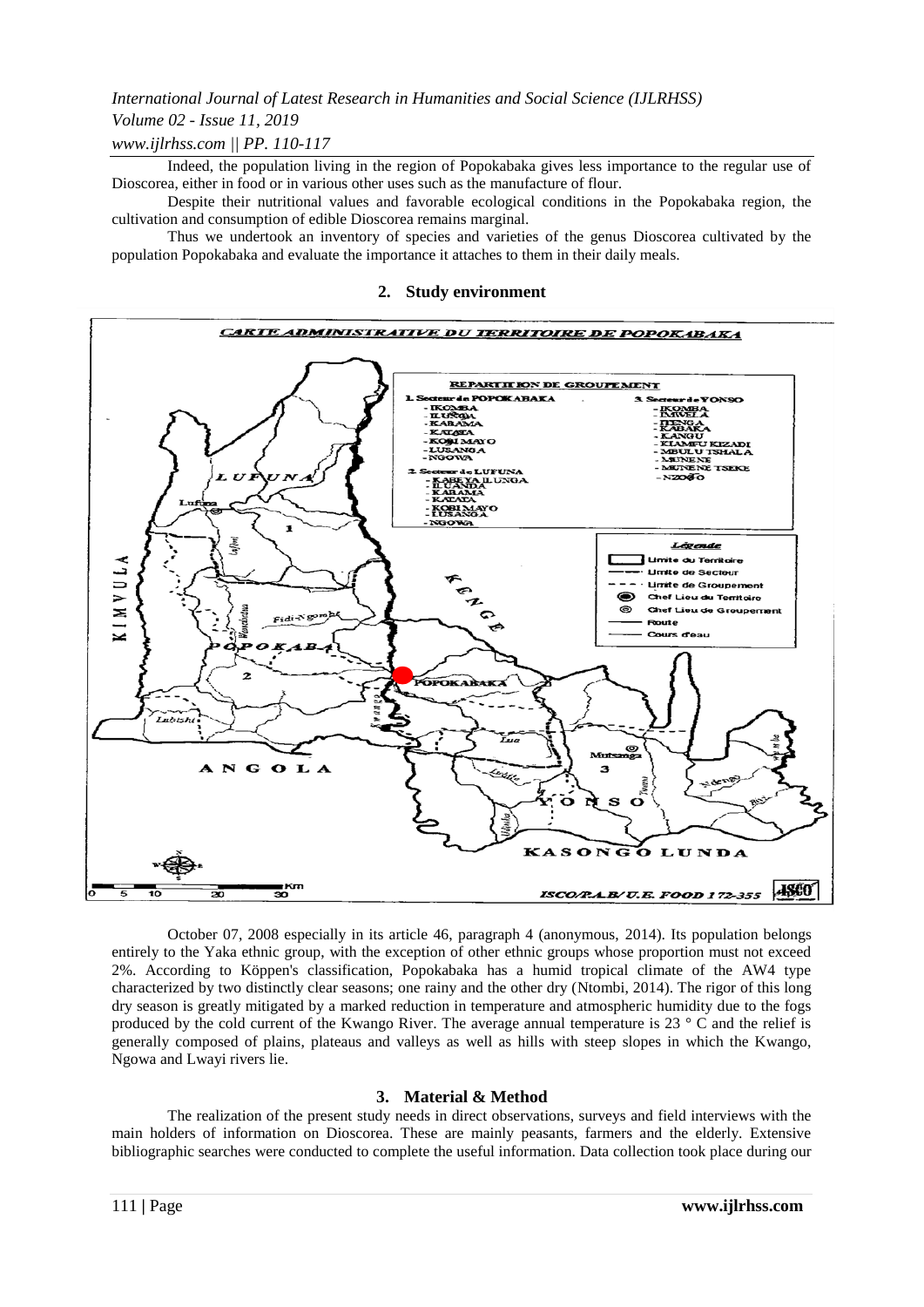### *Volume 02 - Issue 11, 2019*

### *www.ijlrhss.com || PP. 110-117*

stay in Popokabaka, based on a socio-cultural and economic survey of 130 farmers of Dioscorea (farmers, peasants and old men) around the city of Popokabaka.

For this, a questionnaire on the aspects of consumption, market value, use, food recipes including organoleptic characteristics. Wild and toxic species have not been taken into account because of the objective we have set ourselves. These surveys and interviews were conducted in the following sites: Imbuku, N'kooso, Itsakala, Ikomba, Inzawu, Ingasi, Imbumba, Imbaluma, Makakala.

Most of these sites were selected because of the close relationship between the inhabitants and the surrounding ecosystems. Data on inventoried species, phytogeographic distribution, culture, types of seeds, food recipes are presented in this text in the form of figures and tables.

#### **4. Results**

After data analysis, we obtained the following results:

#### **4.1 Floristic List**

We recognized 14 edible species of the genus Dioscorea that we identified. Of all species; Dioscorea alata, D. cayenensis Lam., D. dumentorum, D. rotundata and D. bulbifera are the most cultivated. The others have small proportions.



Figure 1. Dioscorea species inventoried in the region of Popokabaka

#### **4.2 Phytogeographic distribution**

For phytogeographic distribution we identified the species: Guineo-Congolese, Afro-tropical, Pantropical, and Afro-Malagasy species. The reading of Figure 1 shows the predominance of Guinean-Congolese species (GC) with 47%, followed by continental Afro-tropical species (AFC) 29.4% and Pantropicales (11.8%). The rest of categories poorly represented.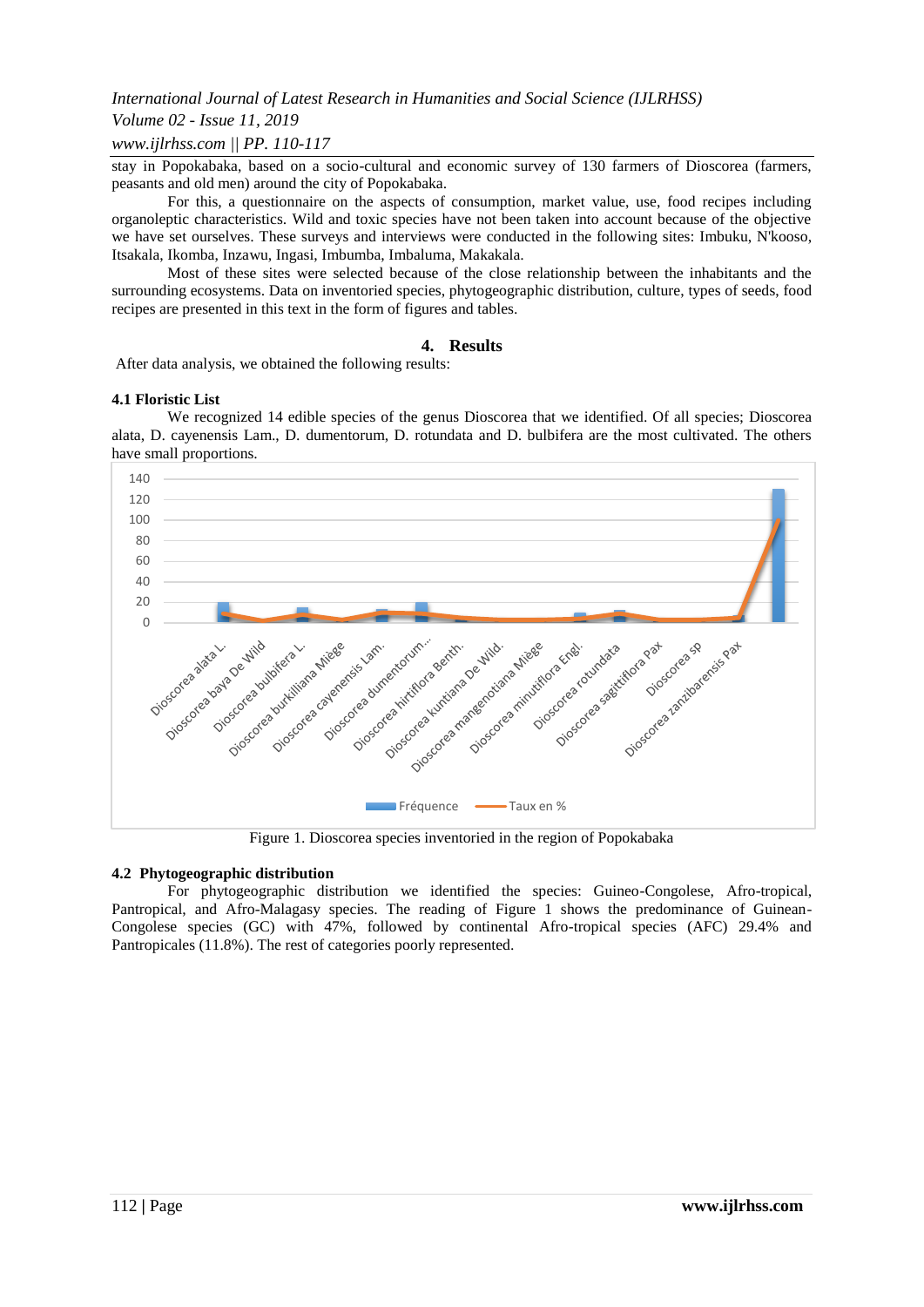*International Journal of Latest Research in Humanities and Social Science (IJLRHSS) Volume 02 - Issue 11, 2019 www.ijlrhss.com || PP. 110-117*



Figure 1. Phytogeographic Groups of Dioscoreaceae of the Popokabaka Region

Caption: AFM: Afro-Malagasy, AT: Afro-Tropical, FC: Central Forestier, GC: Guinean-Congolese, Pan: Pantropical.

#### **4.3 Brief description of the most cultivated and preferred species in the Popokabaka region and their habitat.**

The best yield potential and organoleptic characteristics motivate the cultivation of the 6 species of Dioscoreaceae by local communities.

### *1. Dioscorea Alata L*

This species is characterized by green or purple quadrangular stems with four wavy wings. The numerous simple leaves, heart-shaped sagittate with long petioles, are opposed. The stems are vigorous and dexterous. D. alata gives single tubers or compounds weighing 20 kg. The color is usually white, sometimes purple. The species grows best in the tree fallow.

#### **2.** *Dioscorea Cayenensis Lam*

Leaves opposite alternate, heart-shaped, acuminate, light green in color. The flesh of the tubers is usually yellow. The conservation is less good due to a dormancy of reduced duration. The species is better adapted to forest areas with a long rainy season. This species is dexterous.

#### *3. Dioscorea Rotundata*

The species is characterized by a cylindrical stem, often thorny and dexterous. The leaves are opposite, simple, cordate, acuminate and dark green in color. The tubers, white in flesh, are generally long and cylindrical, with brown epidermis and rounded ends, can be preserved long enough thanks to a prolonged dormancy. This tuber weighs 2 to 5 kg. This species is grown mainly in regions with a fairly dry season.

#### **4.** *Dioscorea Esculenta*

Leaves alternate, simple, with rounded sinuses with usually a pair of spines at the base. The spiny and cylindrical stem, climbing and sinister. The ovoid tubercles, 15-20 cm long, are numerous. They have a brown and thin epidermis. This characteristic is a disadvantage for their conservation. The flesh is white, slightly fibrous, sweetish taste, without toxicity. This species is coated with a hair visible to the naked eye.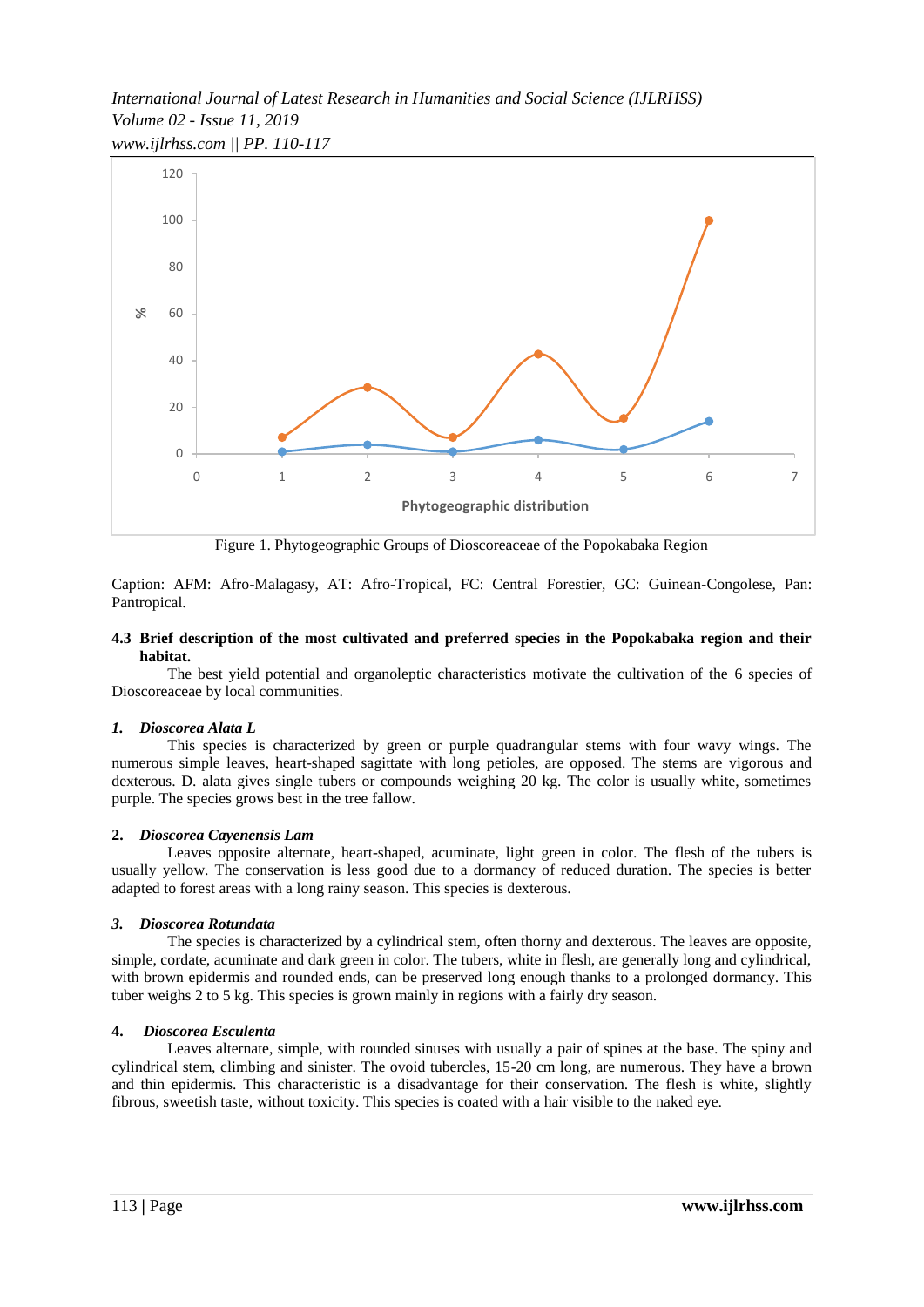### *Volume 02 - Issue 11, 2019*

### *www.ijlrhss.com || PP. 110-117*

### *5. Dioscorea Dumentorum (Kunth) Pax*

The stems are strong, thorny and senestral. The leaves are trifoliate, it is the only species with compound leaves. Tubers are usually fused and often toxic. The species is coated with a hair visible to the naked eye and is found in the secondary forest.

#### **6.** *Dioscorea Bulbifera L.*

The leaves are big and simple. Round and senescent lianas, the species produces generally toxic aerial bulbs with a weight of about 100 to 500gr. Their flesh has a pleasant taste, but requires a long enough cooking to destroy the toxicity. The conservation is excellent. The species grows best in the landscape remodeled by man, clearings and in gallery forests

#### **4.4. Culture of Dioscorea in the region of Popokabaka**

In the region of Popokabaka the Dioscoreaceae are cultivated for sale, the care of the most destitute widowers and widows) and self-consumption. As described in the following figure, culture is more motivated first by the sale which accounts for 66%, then the gift to widows and widowers with 21% and finally selfconsumption with a low proportion, or 13%.



Figure 2. Importance given to the Dioscorea culture in the Popokabaka region

### **4.5. Types of seeds used for growing Dioscorea in the Popokabaka region**

For the reproduction of Dioscoreaceae, the values shown in the following figure indicate that the heads of the tubers are frequently used (70%) in traditional culture.





Dioscorea food recipes in the Popobaka region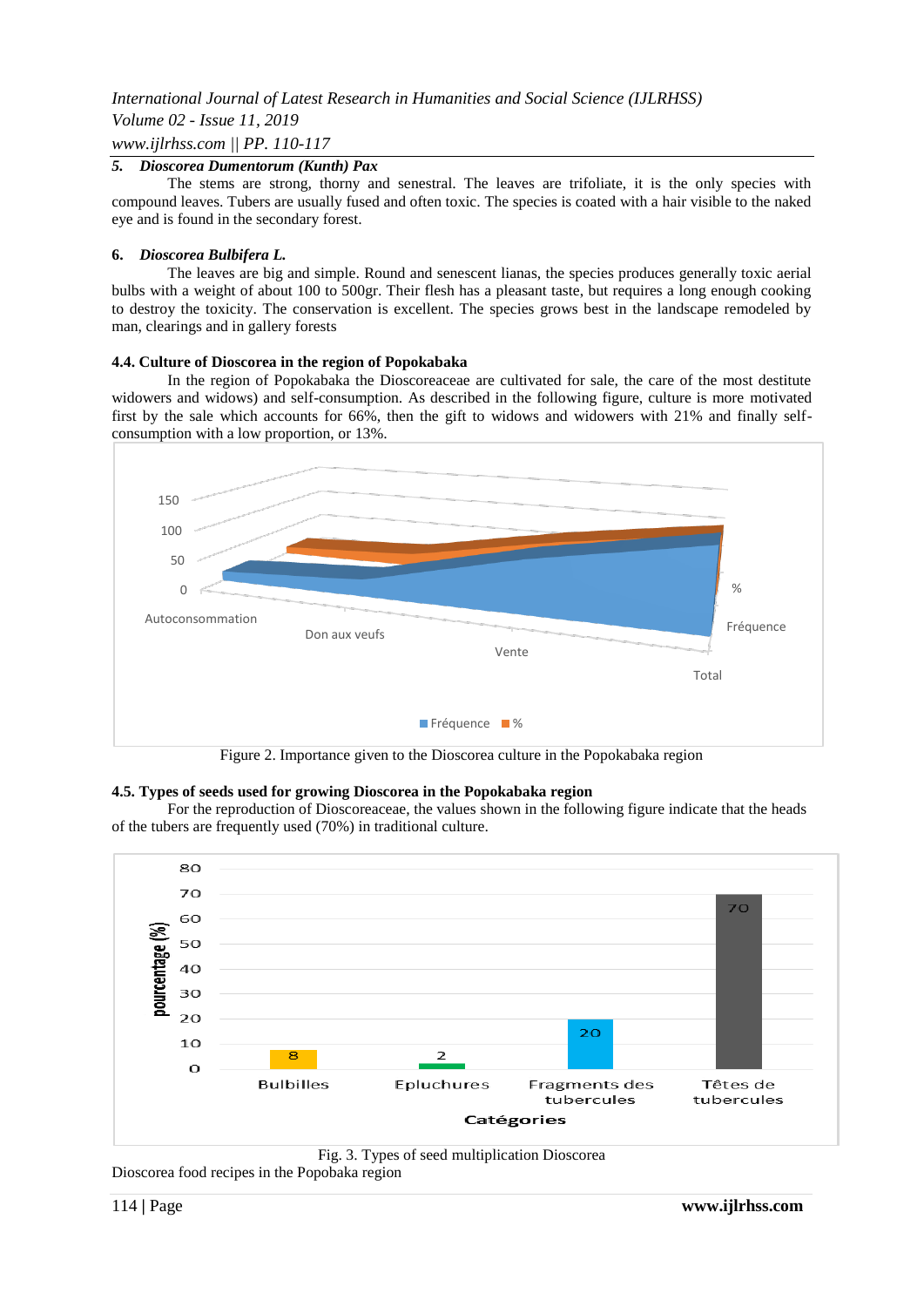*International Journal of Latest Research in Humanities and Social Science (IJLRHSS) Volume 02 - Issue 11, 2019 www.ijlrhss.com || PP. 110-117*



Figure 5 food recipes of species

For food recipes for both ordinary meals and special circumstances: the simple cooking (yams consumed as dessert) dominates, so for this population the dioscorea is considered a dessert. Only 15% consume it as staple food as indicated in Table 2.

#### **4.6. Criteria preference for the consumption of Dioscorea by the local community**

Each community has its eating habits. In the study area, it is the taste of the tuber that has the greatest influence on consumption at 53.3%. Sweet-tasting tubers are the most preferred and consumed. Then the color of the flesh of the tuber is a criterion of preference for some (30%) and finally the general appearance of tuber (14.6%). Some people prefer tubers that are familiar to them.



Figure: Dioscorea preferences criterion in the PPK region

#### **4.7. Consumption of Dioscorea by local communities**

In the study area, Dioscorea are a dessert compared to cassava, their staple food that they consider rich in protein compared to Dioscorea. Consumption of Dioscorea is occasional (customary marriage, bath of consolation etc.). Only a minority of households eat Dioscorea regularly during the harvest which often cover the months of February and March, May to September in the region of Popokabaka. The characteristics of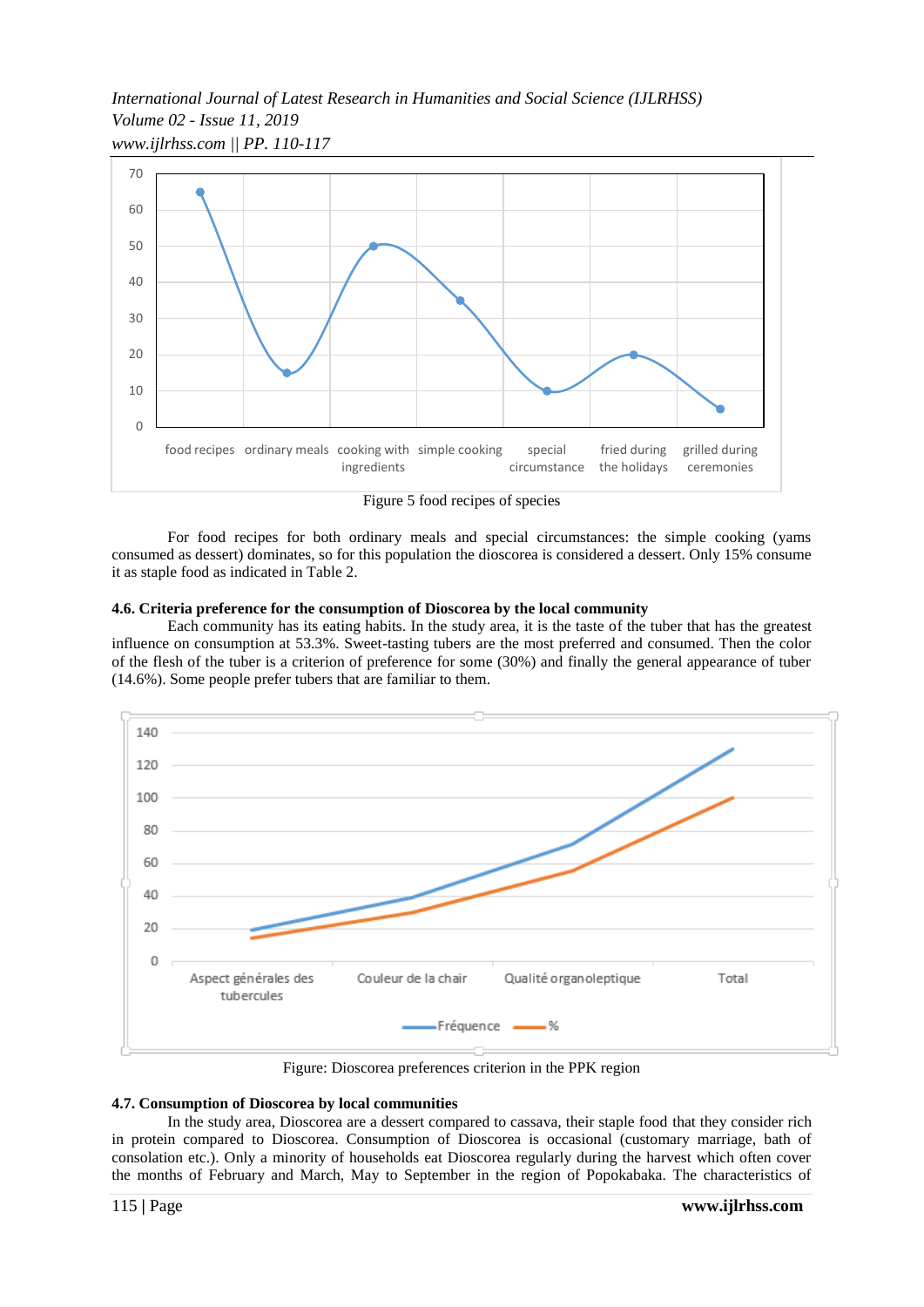### *Volume 02 - Issue 11, 2019*

#### *www.ijlrhss.com || PP. 110-117*

Dioscorea that may affect their acceptability by local communities are the general appearance of the tubers, the color of the flesh, the taste and shelf life of the tubers.

The appearance of the tubers is important because it evokes to consumers its past experiences of consumption: these communities generally prefer tubers whose form is familiar to them. For practical reasons, they particularly appreciate those whose shape allows easy peeling.

The color of the flesh is an important preference criterion for local communities: its determinism results from the presence of pigments, mainly carotenoids and glucosides, this is the case of D. alata white flesh sometimes purple, D. Cayenensis chair yellow and D. Bulbifera yellow flesh.

The preservation of the tubers before cooking has effects on the organoleptic qualities. There is an increase in sweetness with storage time. It should be noted that for local communities, bitter-tasting species such as D. Dumentorum, D. buldifera and D. Cayenensis are intended for sale.

#### **5. Discussion**

Compared to the results of other authors, Paulus (2010) points out that according to species and varieties, Dioscorea contain up to 8 times more protein than cassava as the FAO has already reported since 1991. Our results on the frequency of consumption of Dioscoreaceae in meals suggest that Dioscorea is not taken into account in dietary habits. This can be justified by ignorance, when one thinks that what is imported is better compared to what is local.

Given the nutritional value of Dioscorea, comparing the results recorded with those of other authors, Mbemba (2013) and Messiaen (1965), highlights the predominance of Dioscorea protein on cassava.

Table 3 compares the protein levels of Dioscorea and Cassava against the responses obtained in this study. **Board. 3 Protein content of Dioscorea and Cassava**

Legend: A: relative to the fresh weight, B: relative to the dry weight.

| ັ<br>. .<br>ັ<br>MESSIAEN (1965) |        |      |        |      | <b>MBEMBA</b> (2013) |          |
|----------------------------------|--------|------|--------|------|----------------------|----------|
| <b>Aliments</b>                  | Manioc |      | Igname |      | Manioc               | Igname   |
| Teneur en protéine               | A(%)   | B(%) | A(%)   | B(%) | 1,2g                 | $2,76$ g |

This table is for information only and the values recorded in it are sufficient proof of the differences between Dioscorea and cassava. Thus, more than half of the surveyed population (60%) fall into ignorance, according to their understanding, the Dioscorea have lower nutritional values compared to cassava.

#### **6. Conclusion**

After the inventory of the main Dioscorea species cultivated in the Popokabaka region, we recognized 14 species and 3 varieties of the D. dumentorum species. The results show that indeed in the region of Popokabaka the cultivation and consumption of edible Dioscorea remain marginal. Dioscorea are not taken into account in the Yaka diet. For tubers, the massive dominance of cassava is a real danger. The resulting vulnerability is reflected in alarming levels of food insecurity. In view of all the above, we suggest the following: given the nutritional importance of Dioscorea for the intertropical regions, the census and autoecological study of species of the genus Dioscorea is an important fact to know the species consumed and their availability to popularize: education on improving nutrition; the increase and widening of the Dioscorea market, the on-site processing of Dioscorea flour, the cultivation of improved varieties, the nutritional value and consumption of Dioscorea, the conservation and protection of rare species and varieties, the development of local food resources and rehabilitate agricultural feeder roads.